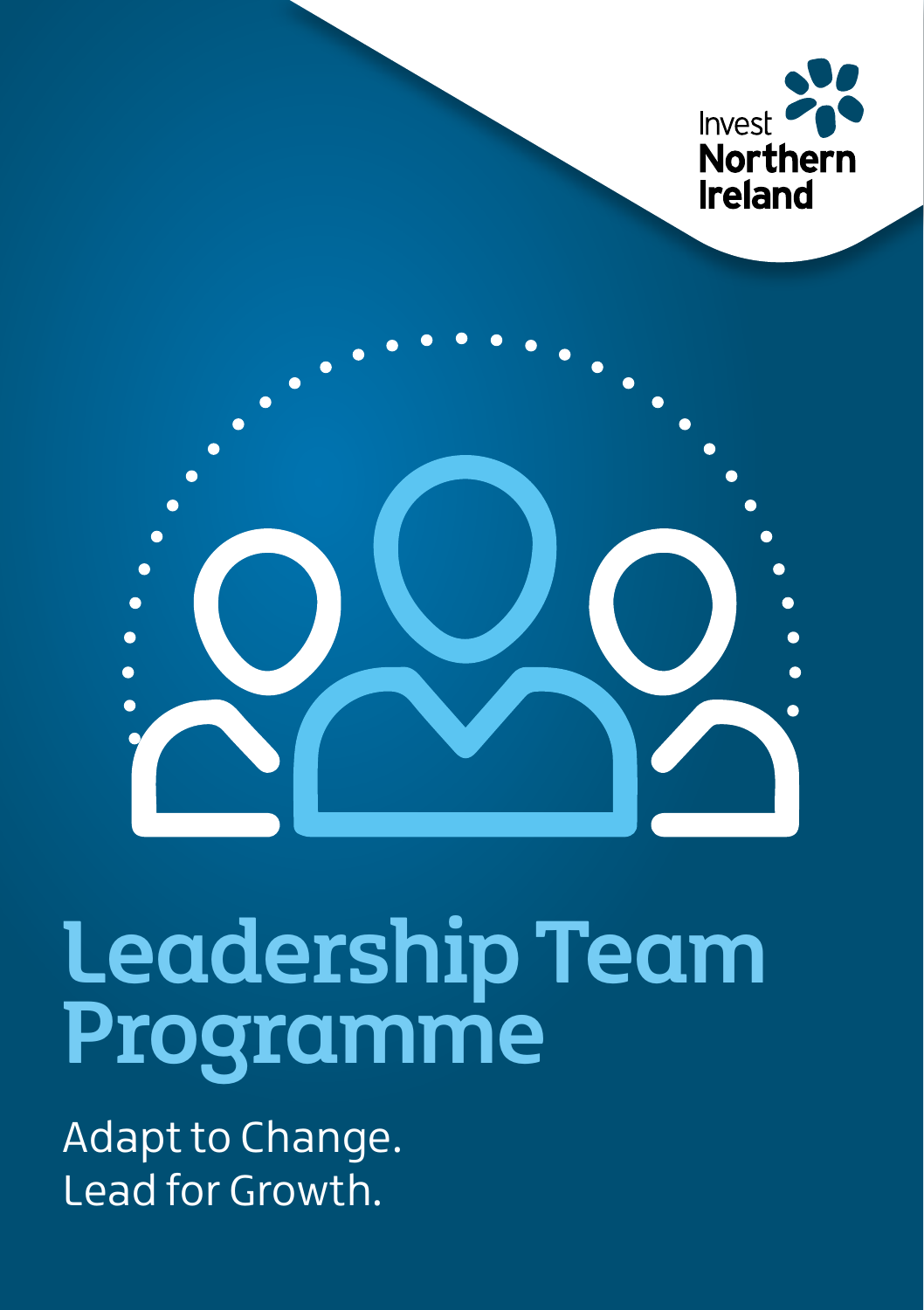# About the Programme

## WHO SHOULD APPLY?

The programme is for the business owner / CEO / MD plus up to two members of the leadership team.

#### **MUST:**



## WHY JOIN?

#### **IT WILL:**

- **•** Challenge the focus of your leadership team to enable your company to grow.
- **•** Challenge the CEO/MD by providing the support and the space to gain insights with like-minded peers.
- **•** Build top team cohesion and drive a culture of transformation to enable ambitious growth.

#### **YOUR LEADERSHIP TEAM WILL:**

- **•**Gain a deeper understanding of how to develop and implement strategies that drive sustainability and international growth.
- **•** Be a stronger and more effective top team, ready to develop and implement a strategy for growth.
- **•** Develop the right company structures and processes to support international growth.
- **•** Make more time for strategy and business development.
- **•** Build more connections with other business leaders, share experience and access best practice learning.
- **•** Be able to use a wide range of practical tools and techniques to ensure every aspect of your business is aligned with your strategy.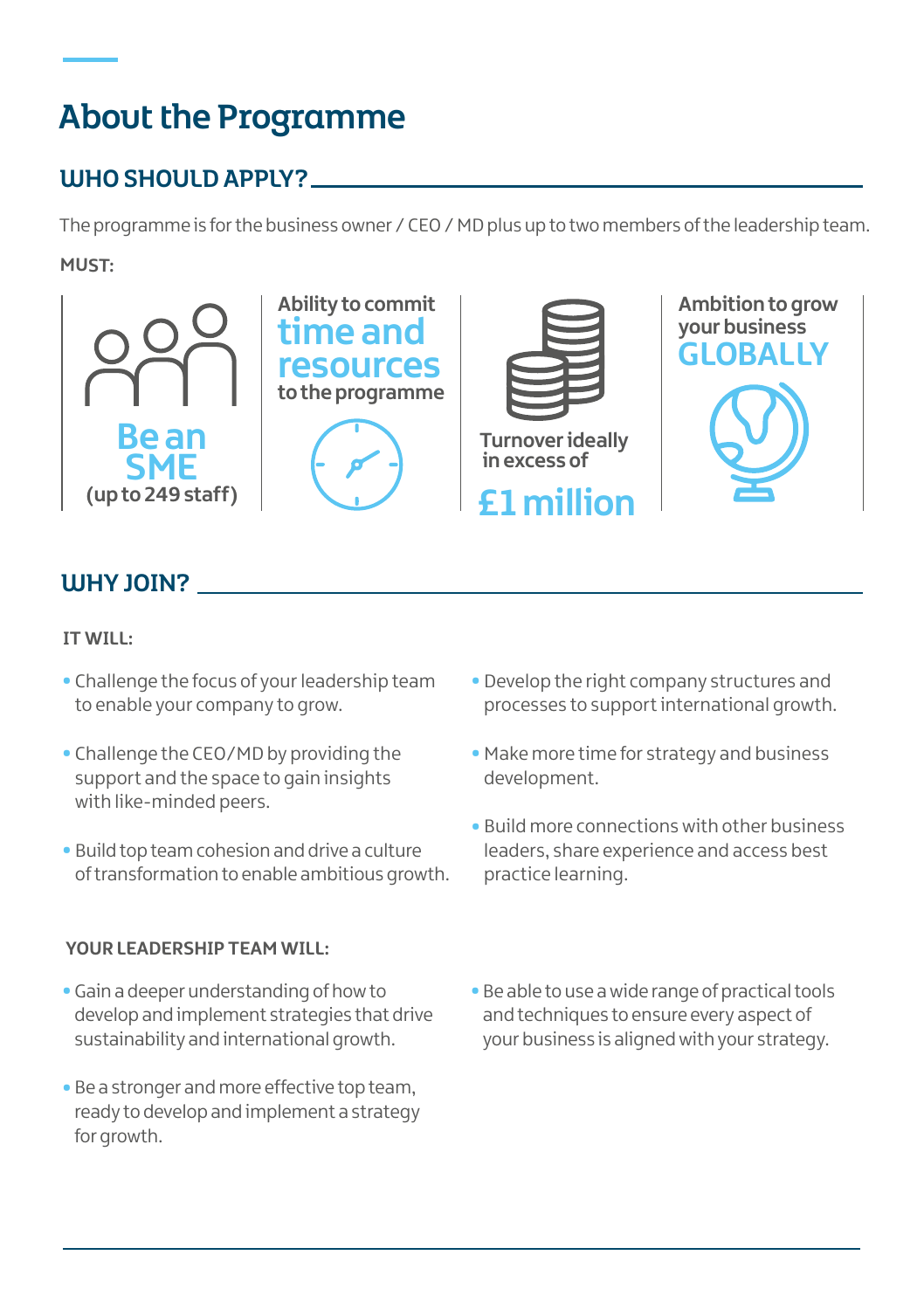## Leadership Team Programme

### PROGRAMME ELEMENTS

The Invest NI Leadership Team Programme is focused on transforming the skills, behaviours and relationships of the top team in order to achieve business growth. The key objective of the programme is to help the top team transform their skills, behaviours and relationships in

order to build a more adaptive and resilient business. Provided in partnership between Invest NI, Dublin City University Business School and Wilson Sloan Consulting, the programme combines the following key elements:



#### **WORLD CLASS EXECUTIVE EDUCATION**

Workshops are delivered by an internationally recognised business school. These provide access to global best practice in Leadership & International Growth.

Each session is geared towards SMEs with high growth potential, delivered by some of the best practitioners and thought leaders in the world. Each workshop builds capability and focus in areas such as Strategy Development, Leadership, Innovation, Talent & Performance, Structuring for Growth.

Sessions are brought to life through case studies, practical business activities and guest speakers.

#### **BUSINESS COACHING PEER NETWORKS**

Each participating team will benefit from tailored CEO and wider team coaching. An assigned business coach will help the team translate learnings into action, develop strategies, and create the right conditions for growth in their business.

The teams are also challenged to build leadership competencies and drive effective changes through the use of specialist business and behavioural diagnostics.

Within each module, interactive, peer breakout sessions enable participants to make links with other businesses, gain new perspectives, share experiences and learn from similarly ambitious teams across a range of sectors.

The programme also provides support and challenge for the CEO/MD with the opportunity to share ideas and experiences with like minded leaders. through facilitated peer learning sessions.